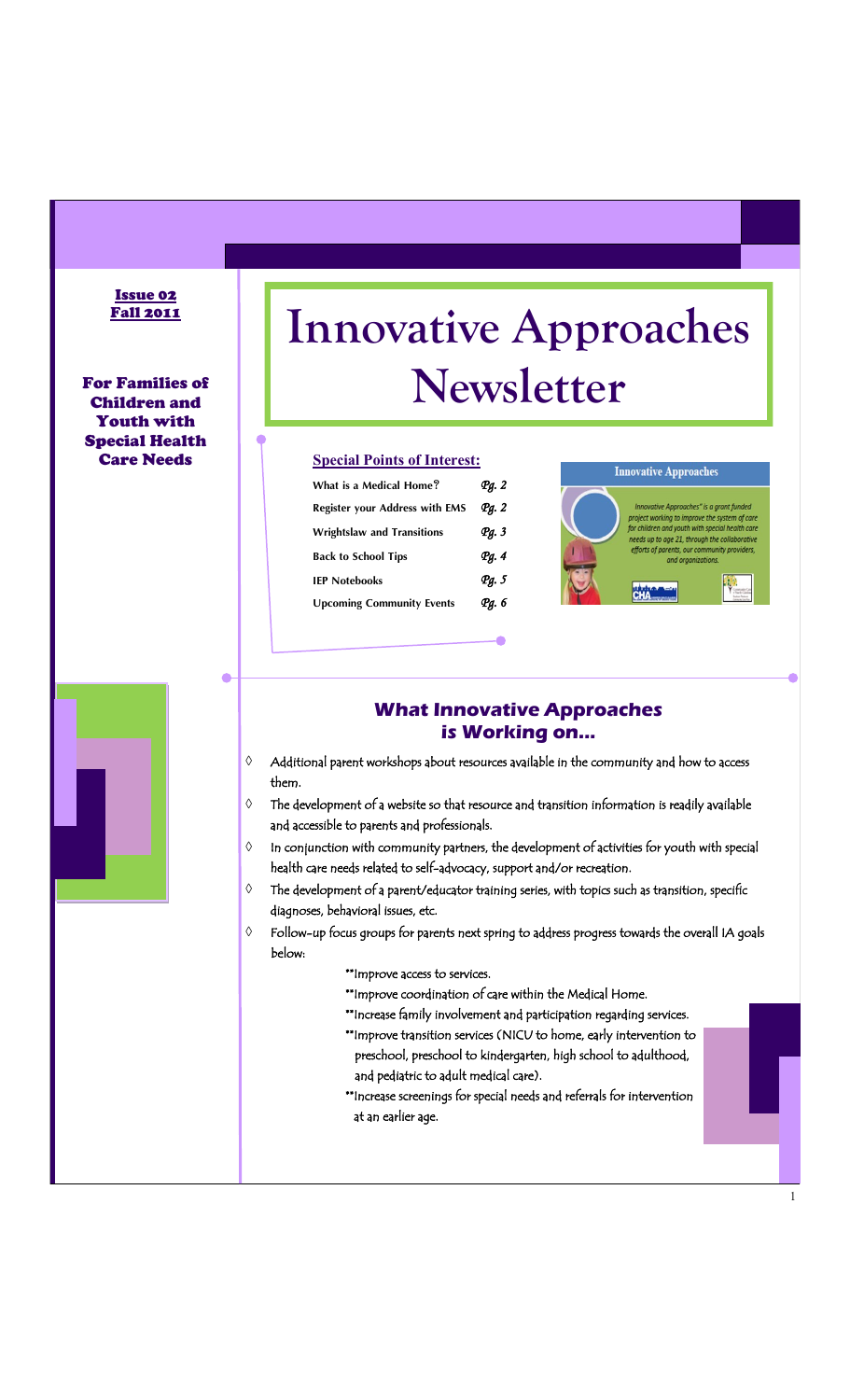# **Innovative Approaches Newsletter**

#### Page 2



## The Right Call Every Time. Your Medical Home.

#### **What is a Medical Home?**

A medical home is a doctor's office, clinic or health department where the staff knows you, your child and your child's health history. It is the one place you take your child for their health care:

- Checkups
- Sick visits
- Accidents
- Special health care needs
- Shots

**Choosing a quality medical home is IMPORTANT! You want to take your child to someone you trust, someone who respects you as a full partner in your child's care.** 

#### **Some questions to ask:**

- Do you accept my health insurance?
- What are your regular office hours? What if my child needs care at night, on weekends, or holidays? Do you have an advice line I can call?
- If I have concerns, may I schedule a longer appointment?
- Will you regularly check my child's developmental progress?
- Will you tell me about and help me contact health and community resources?
- How familiar are you with my child's special health care needs?
- 7. I like talking with other families who have had similar experiences. How do you use families as resources to your practice?

### Medical Home versus Emergency Room

#### **Contact your Medical Home**

- When your child looks or acts sick with common illnesses such as fever, flu, sore throats, or coughs.
- For problems that need care now such as infections, asthma, vomiting, injuries, sprains, or cuts that need stitches.
- And as always for checkups, shots, and help with long-term illnesses or conditions.



#### **Go to the Emergency Room**

When a child could die or risk their health without help NOW!!

- When bleeding won't stop.
- When breathing is very hard.
- After a serious accident.
- After a convulsion
- If appropriate, after calling the Carolinas Poison Center at 1-800-222-1222.

# **DID YOU KNOW ?**

You can register your address with emergency responders to help them be better prepared to assist you in an emergency. You can call to register your child's disability with 911. When a registered address has an emergency call, that information will automatically pop-up in the responder's information. Whenever possible, callers should also identify their disability to the dispatcher during an emergency call.

> Cabarrus County Residents should call: 704-920-3000 If you live in the City Limits of Concord, you should also call: 704-920-5580 If you live in the City Limits of Kannapolis, you should also call: 704-920-4017

**If your child is going through a mental health crisis, call PBH Access. Counselors are available to speak with you 24 hours a day, 7 days a week, 365 days a year.** 

1-800-939-5911

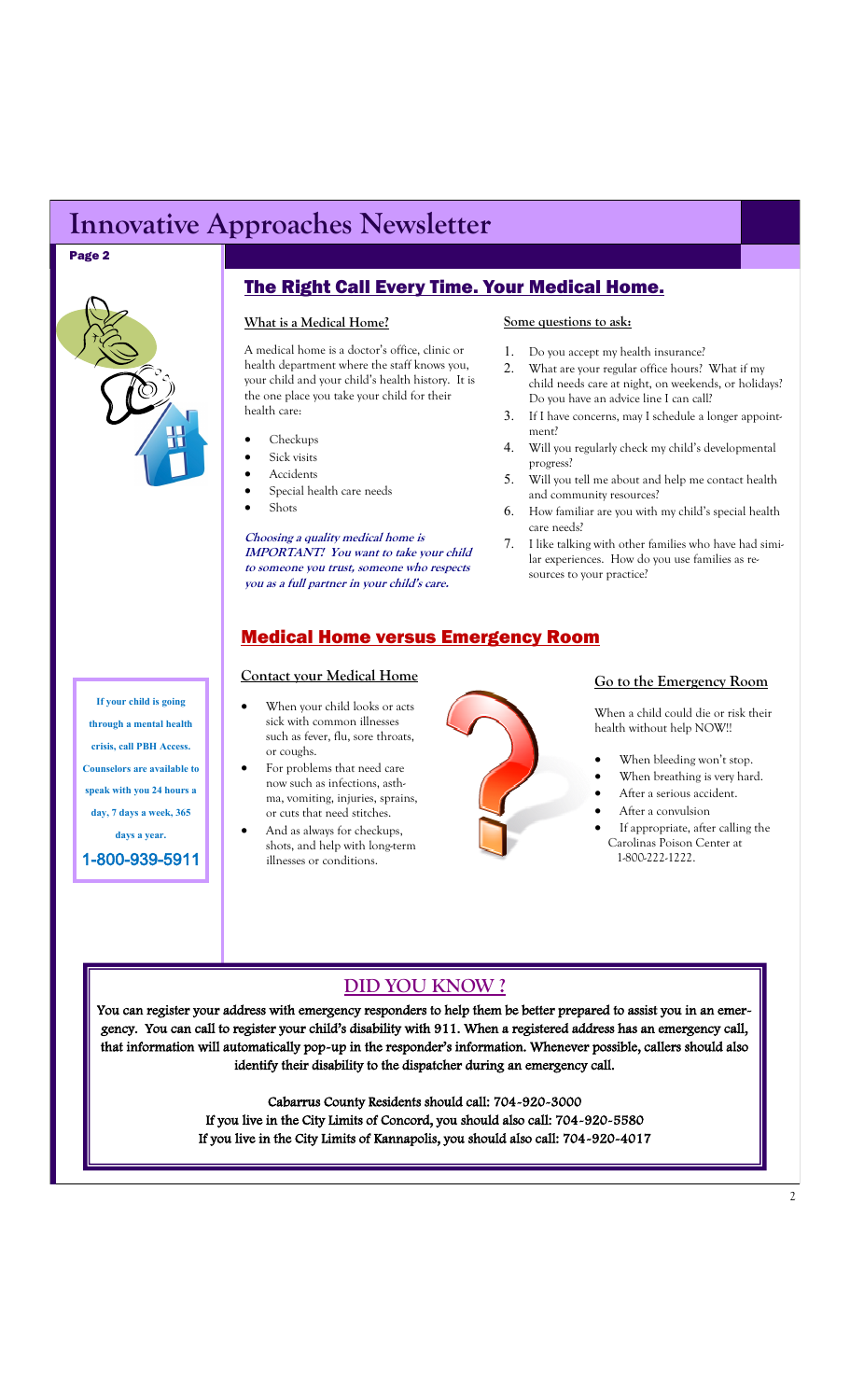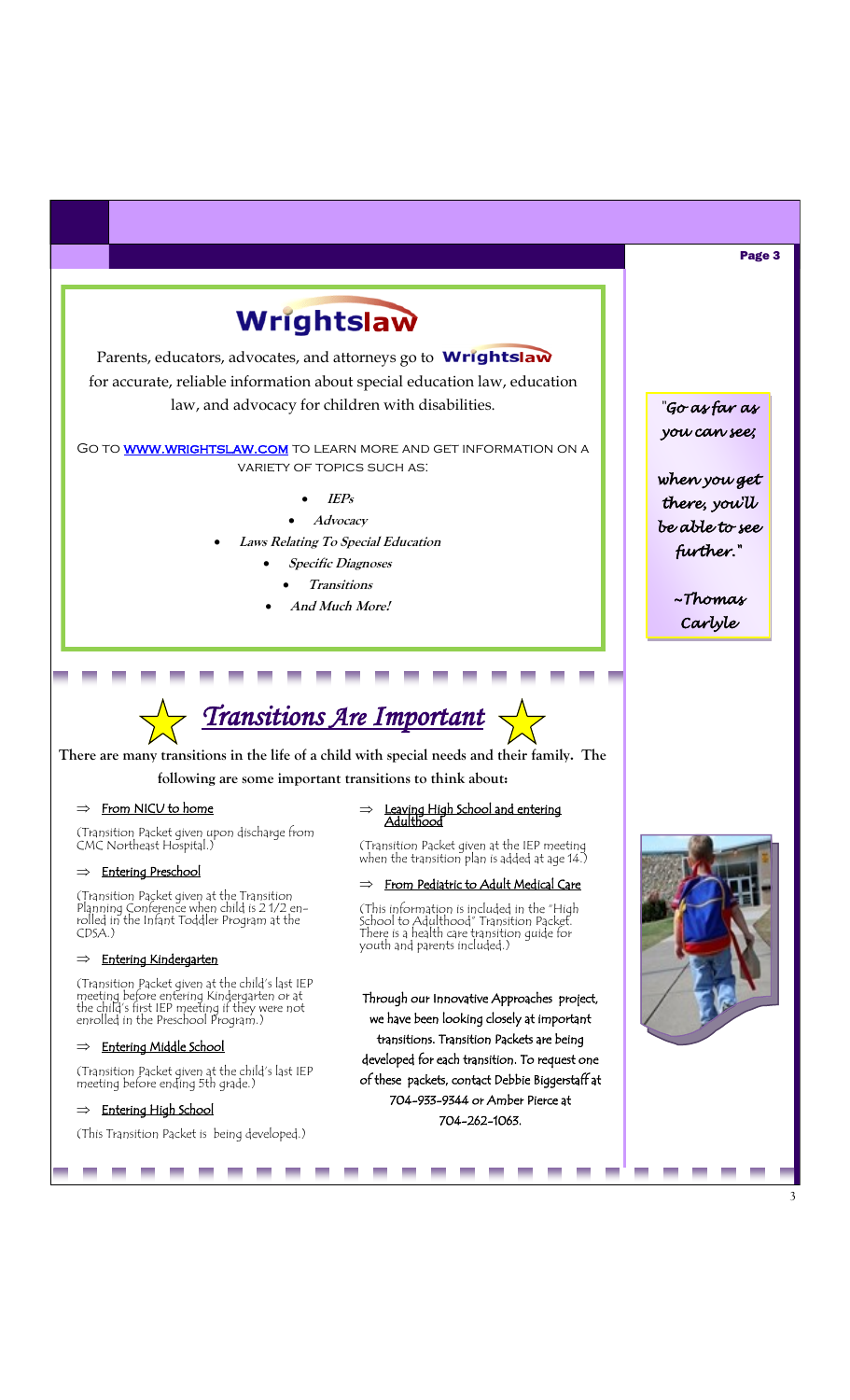#### Page 4

# Headed Back To School

*By Linda Jorgensen Special Needs Resource Project* **www.snrproject.com**

In addition to the usual lists of classroom supplies, Special Education programs will have other requirements depending on the specific needs of your child. The following are just a few of the things that may need to be accomplished before heading back to school.

#### 1. Communication Notebook

Develop a communication system that works well for you, the teaching staff, and your child. This might be a simple notebook with dated entries by the parent and teacher carried back and forth in the child's backpack or a 3 ring binder complete with medication forms, therapy notes, notes from home, etc. Find a method that works best for you.

#### **2. Personal Supplies**

These are items your child will need to get through the school day. Many of these items are specific only to your child and will need to be provided by you, the parent. These items should be stored in an appropriate container labeled with your child's name. \* Classroom supplies as requested by your child's teacher \* Specialized diet/food items

- 
- \* Disposable medical equipment (gloves, syringes, extra \* A Seasonal change of clothing oxygen, tubing, cannulas, etc.)
- 
- \* Personal hygiene products, wipes \* Required Medications (New, not expired)
	-

#### 3. Medical Preparation

- Schedule an Annual physical exam by your family pediatrician. Update shots, medications, and evaluate your child's current medical needs.
- Send medical equipment such as wheelchairs, nebulizers, etc. for annual maintenance BEFORE school starts if at all possible.
- Check other medical equipment such as standers, walkers, foot/ankle braces, etc. for fit and/or repair.
- Contact your school nurse when school starts regarding any specialized medical treatment or medications your child may need.

#### 4. Transportation Requirements

For children in wheelchairs or who need modified seating, contact your local transportation office to ensure your child's personal equipment can be safely transported on a bus. Not all buses use the same system. You may want to contact your school before school officially starts to discuss transportation and transporting of equipment.

#### 5. IEP Preparation

Most IEPs (Individual Education Plans) are updated after 4-6 weeks of school. This allows teaching staff time to observe and evaluate your child's current learning levels and status for changes that may have occurred over the summer. Begin planning for this meeting early and you'll find the process generally goes much smoother for all involved.

- Update your current IEP Notebook \*(If you do not have one, make sure you read the next article on how to prepare an IEP Notebook.)
- Review your copy of last year's IEP, any evaluations completed over the summer, Handbook on Parent's Rights, etc.
- Consider goals that may need changing. Make notes of any changes that need you feel need to be made.
- Begin gathering documentation from care providers/therapists and other sources that may be needed to complete an IEP for the upcoming year.



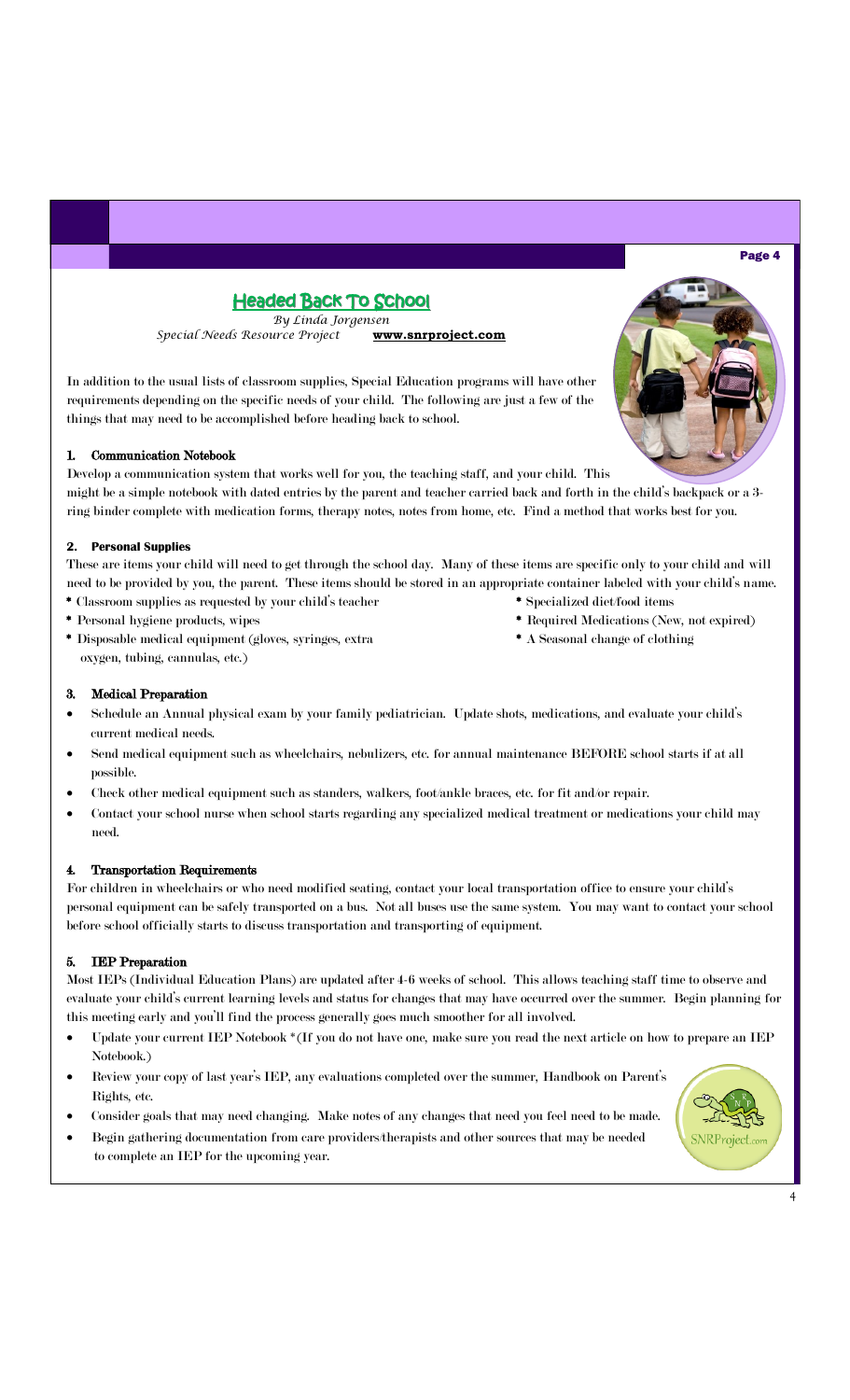# **Innovative Approaches Newsletter**

Page 5



Managing the needs of your children with special needs is a full time job. Add to that the mountain of paperwork that comes from doctors, evaluations, schoolwork, and IEPs, and you can quickly find yourself overwhelmed. As the parent, you are the most knowledgeable person about your child, and creating your own file can be instrumental in advocating for your child. The notebook is a very powerful tool in reviewing your child's history, recording what other professionals have said about your child, and keeping an accurate record of what the school has committed to and what they have actually done. Written evidence will speak for itself, removing you from the middle.

#### **Materials to get you started**

The first thing you'll need is a 3-ring binder, divider tabs, and a 3 hole puncher . Next you'll need to gather up all of your child's paperwork. Here are a few suggestions:

- IEP or 504 Plan
- Medical and or Psychological evaluations and testing
- Diagnostic reports
- Academic evaluations
- Recent report cards & progress reports
- Written correspondence with teachers
- Contact info for doctors and therapists
- Samples of your child's work, showing strengths and weaknesses, including classwork, homework, and tests
- Standardized test results

#### **A Few Tips on Documentation**

Always keep the original document in your notebook. If you want to keep extra copies, create a box or filing system - this helps keep your notebook from filling up too quickly.

Dates are important! Every piece of paper should have the date you received it - mark the date yourself if needed.

It is important to note the following dates:

- Meetings with anyone at the school,
- When you send or receive any key documents,
- When you tell the school specific information such as, "My child is spending hours on what should be a 15 minute assignment,"
- Anytime your child is disciplined or suspended.

If it is in your notebook, it needs to have a date on it. This is very important when you need to establish a timeline.

#### **Putting it all Together**

There are two schools of thought in organizing all of this information:

- One method is to create categories such as Evaluations, Work Samples, Correspondence, IEP, etc. You can buy a kit with a note book, dividers, and tips to help you put it all together at **www.organized4kids.com**.
- The other method, which is recommended by **www.WrightsLaw.com**, is chronological. You create a master list of documents at the front of the notebook to easily locate the con tents. When you add a document to

 the notebook, you simply add it to the master list, which functions as your table of contents. One benefit of the chronological method is that as you acquire papers, you simply add them the notebook and the master list, without worrying about categorizing.

There is no right or wrong method to organizing the information. What matters is that it makes sense to you and that you are able to access what you need quickly.

You may want to keep your IEP binder in a tote bag where you also include supplies like pencils, pens, highlighters, and an IEP guide book. When you arrive at your next IEP meeting, you will know have all of the tools you need to advocate for your child, as well as a renewed sense of confidence that you are organized, knowledgeable, and prepared.

This information was derived from an article written by Amy Perry published in the newsletter of the Autism Society of North Carolina.